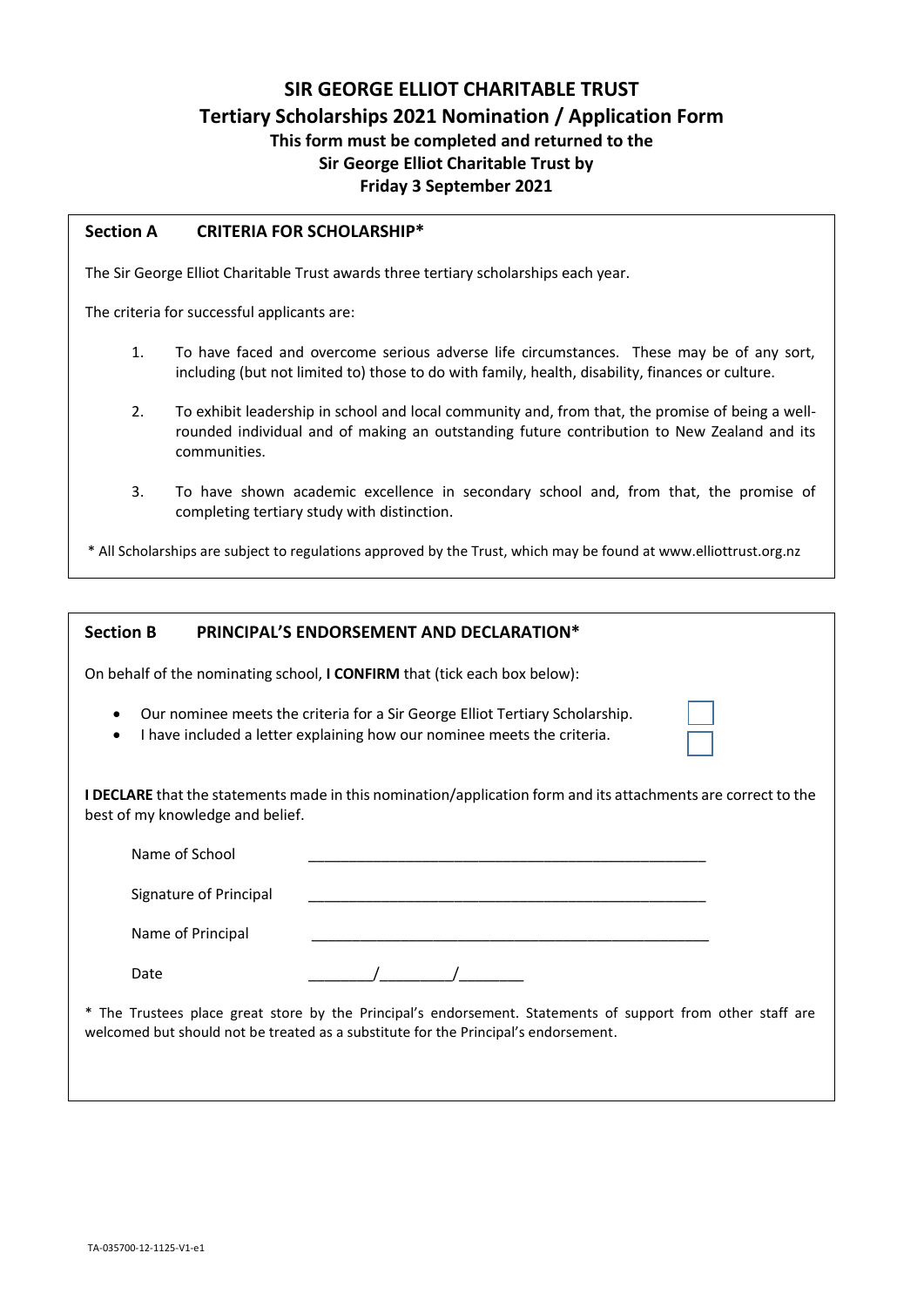## **SIR GEORGE ELLIOT TERTIARY SCHOLARSHIP**

| <b>Section C</b>                  |                                  | <b>NOMINATION</b>            |  |  |
|-----------------------------------|----------------------------------|------------------------------|--|--|
| Provide all requested information |                                  |                              |  |  |
| C1                                | <b>School Making Nomination:</b> |                              |  |  |
| C <sub>2</sub>                    | <b>Full Name of Nominee:</b>     |                              |  |  |
| C <sub>3</sub>                    |                                  | Personal Details of Nominee: |  |  |
|                                   | C3.1                             | Home Address:                |  |  |
|                                   |                                  |                              |  |  |
|                                   | C3.2                             | Mobile Number:               |  |  |
|                                   | C3.3                             | <b>Email Address:</b>        |  |  |
|                                   | C3.3                             | Date of Birth:               |  |  |

# **Section D ACADEMIC, CULTURAL, SPORTING, AND COMMUNITY PROFILE OF NOMINEE Please expand if necessary on additional pages**

**D1 Summary Academic Record** Please complete the tables below for the qualifications you have done. In addition to the summary information below, we also require full academic transripts from the last 3 years.

### **NCEA Level 3**

Please provide details for 5 best subjects – received so far this year.

| <b>Year Achieved</b> | Subject | # Excellence Credits | # Merit Credits | # Achievement Credits |
|----------------------|---------|----------------------|-----------------|-----------------------|
|                      |         |                      |                 |                       |
|                      |         |                      |                 |                       |
|                      |         |                      |                 |                       |
|                      |         |                      |                 |                       |
|                      |         |                      |                 |                       |

### **NCEA Level 2**

Please provide details for 5 best subjects.

| <b>Year Achieved</b> | Subject | # Excellence Credits | # Merit Credits | # Achievement Credits |
|----------------------|---------|----------------------|-----------------|-----------------------|
|                      |         |                      |                 |                       |
|                      |         |                      |                 |                       |
|                      |         |                      |                 |                       |
|                      |         |                      |                 |                       |
|                      |         |                      |                 |                       |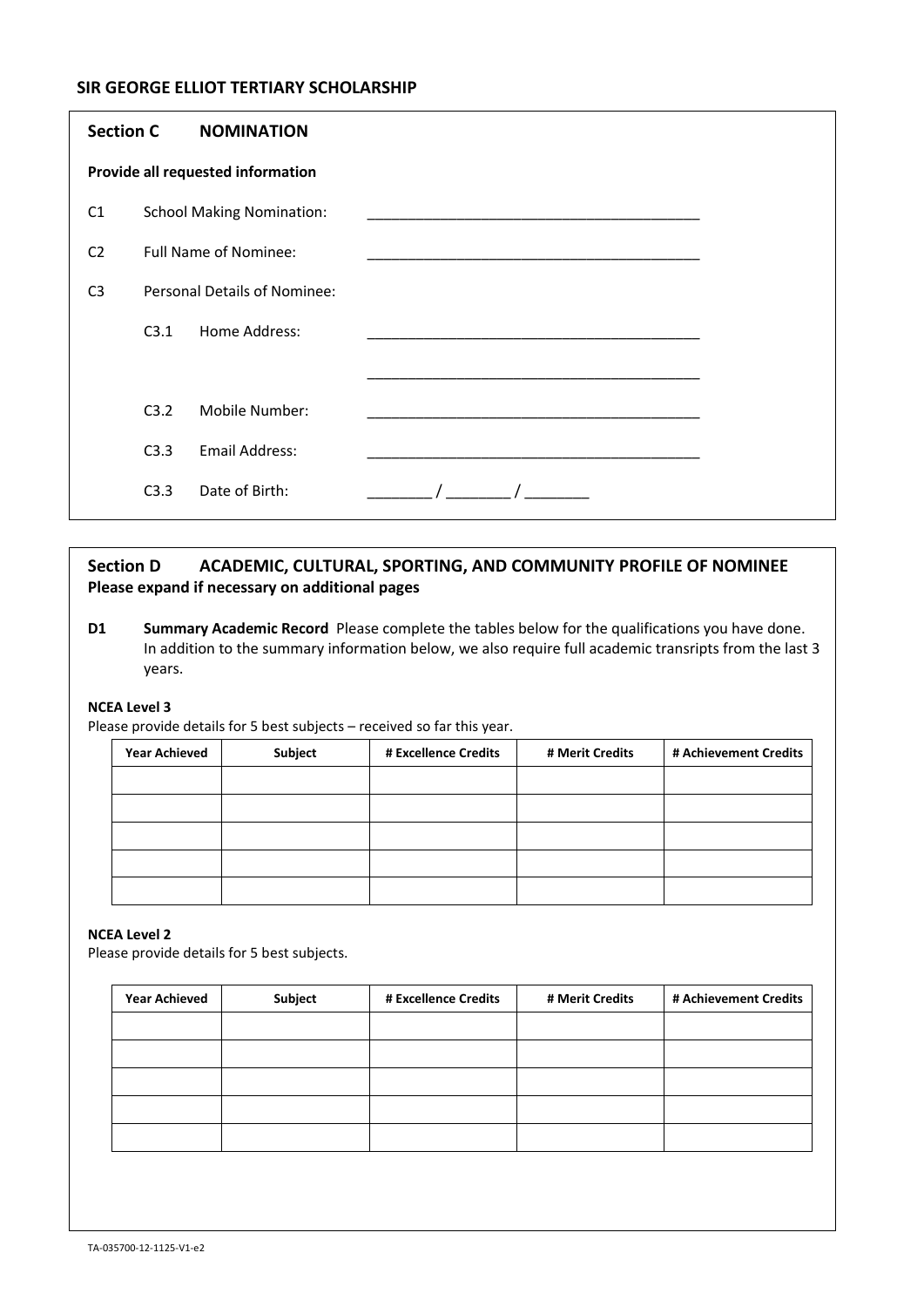#### **NCEA Level 1**

Please provide details for 5 best subjects.

| <b>Year Achieved</b> | Subject | # Excellence Credits | # Merit Credits | # Achievement Credits |
|----------------------|---------|----------------------|-----------------|-----------------------|
|                      |         |                      |                 |                       |
|                      |         |                      |                 |                       |
|                      |         |                      |                 |                       |
|                      |         |                      |                 |                       |
|                      |         |                      |                 |                       |

# **Cambridge International Exams:**

| Year | Syllabus / Subject | Grade |
|------|--------------------|-------|
|      |                    |       |
|      |                    |       |
|      |                    |       |
|      |                    |       |
|      |                    |       |

| Year | Syllabus / Subject | Grade |
|------|--------------------|-------|
|      |                    |       |
|      |                    |       |
|      |                    |       |
|      |                    |       |
|      |                    |       |

## **International Baccalaureate (IB):**

| Year | Syllabus / Subject | <b>IB</b> score |
|------|--------------------|-----------------|
|      |                    |                 |
|      |                    |                 |
|      |                    |                 |
|      |                    |                 |
|      |                    |                 |
|      |                    |                 |
|      |                    |                 |
|      |                    |                 |
|      |                    |                 |
|      |                    |                 |
|      |                    |                 |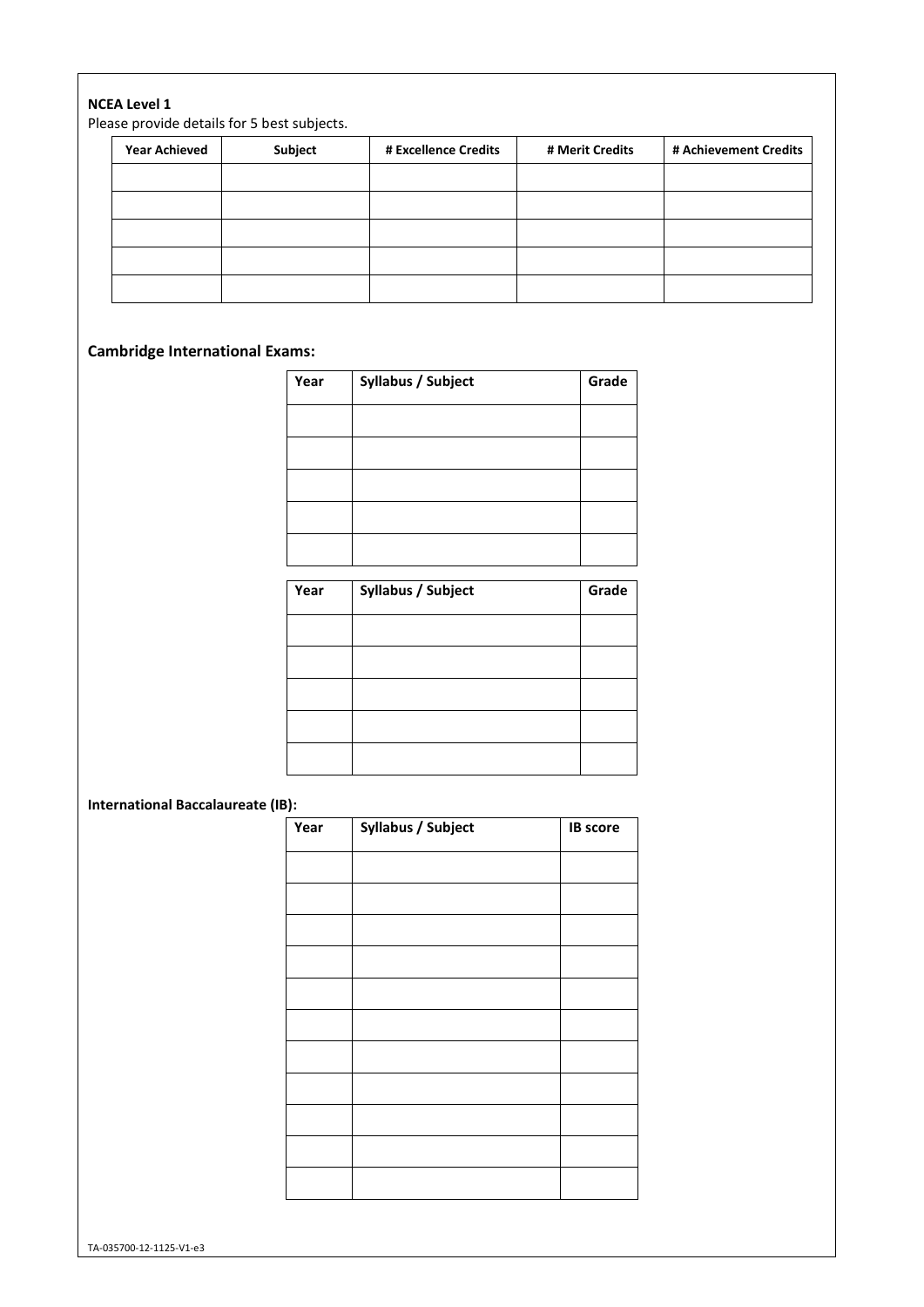| D <sub>2</sub> | <b>Academic Awards Conferred by Schools:</b> |                         |                                                                                           |
|----------------|----------------------------------------------|-------------------------|-------------------------------------------------------------------------------------------|
|                | D2.1                                         | Year 11 / Form 5        |                                                                                           |
|                |                                              |                         |                                                                                           |
|                |                                              |                         |                                                                                           |
|                | D <sub>2</sub> .2                            | Year 12 / Form 6        |                                                                                           |
|                |                                              |                         |                                                                                           |
|                | D <sub>2.3</sub>                             | Year 13 / Form 7        |                                                                                           |
|                |                                              |                         |                                                                                           |
|                |                                              |                         |                                                                                           |
| D <sub>3</sub> |                                              |                         | Cultural Activities in School (list, describe, and provide dates of involvement):         |
|                |                                              |                         |                                                                                           |
|                |                                              |                         |                                                                                           |
|                |                                              |                         |                                                                                           |
|                |                                              |                         |                                                                                           |
|                |                                              | <b>Cultural Awards:</b> |                                                                                           |
|                |                                              |                         |                                                                                           |
| D4             |                                              |                         | Cultural Activities outside School (list, describe, and provide dates of involvement):    |
|                |                                              |                         |                                                                                           |
|                |                                              |                         |                                                                                           |
|                |                                              |                         |                                                                                           |
|                |                                              |                         |                                                                                           |
|                |                                              |                         |                                                                                           |
| D <sub>5</sub> |                                              |                         | Sporting Activities in School (list and provide dates of involvement):                    |
|                |                                              |                         |                                                                                           |
|                |                                              |                         |                                                                                           |
|                |                                              |                         |                                                                                           |
|                |                                              |                         |                                                                                           |
| D <sub>6</sub> |                                              | <b>Sporting Awards:</b> | the control of the control of the control of the control of the control of the control of |
|                |                                              |                         |                                                                                           |
|                |                                              |                         |                                                                                           |
|                |                                              |                         |                                                                                           |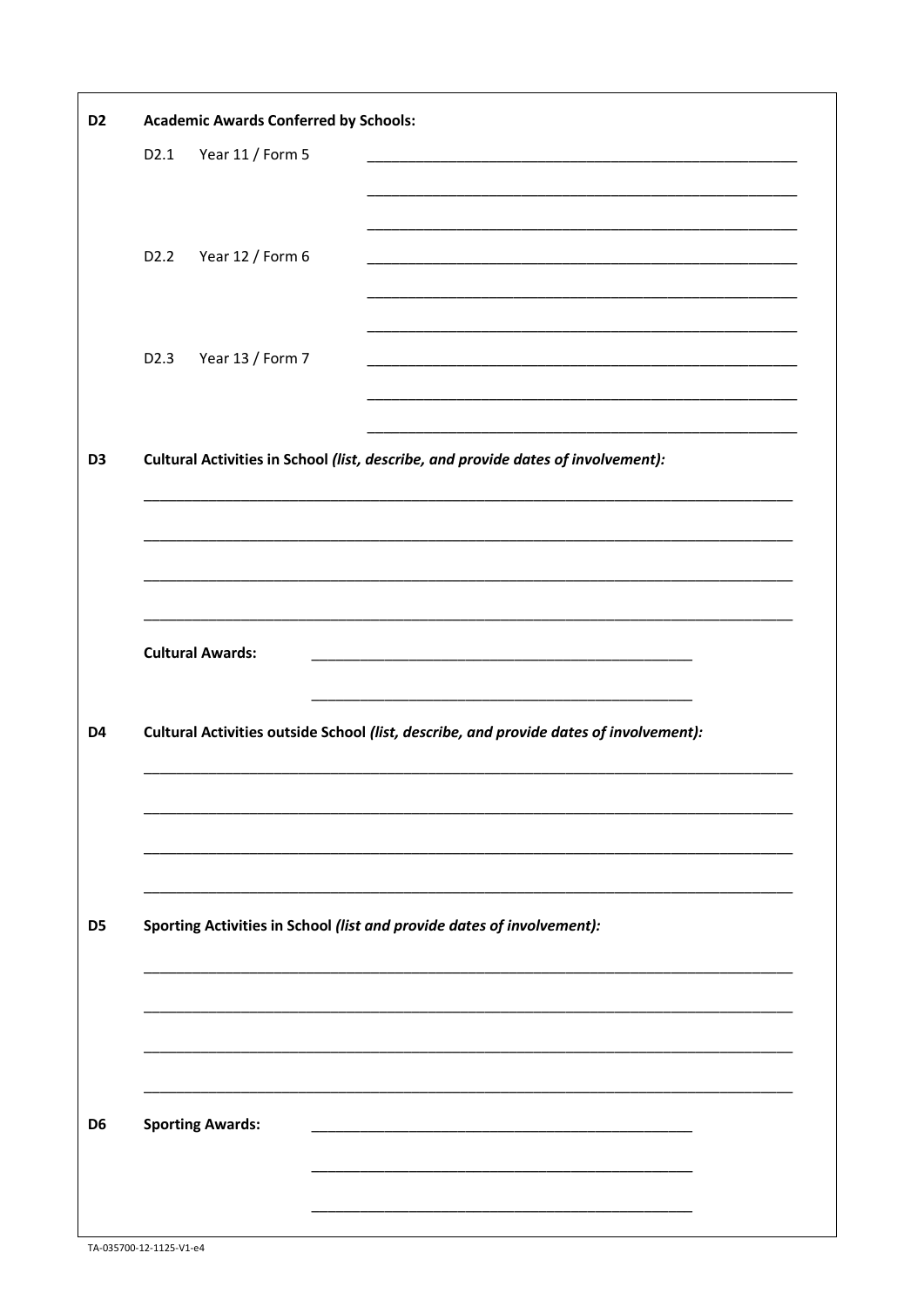| Community Activities (list, describe and provide dates of involvement):<br>D <sub>8</sub>     | Sporting Activities Outside School (list and provide dates of involvement): |
|-----------------------------------------------------------------------------------------------|-----------------------------------------------------------------------------|
|                                                                                               |                                                                             |
|                                                                                               |                                                                             |
|                                                                                               |                                                                             |
| <b>Section E</b><br>LIFE CIRCUMSTANCES WARRANTING SCHOLARSHIP AWARD*                          |                                                                             |
| This brief description should be supported by the Principal's letter required under Section B |                                                                             |

\* The Scholarship criteria provide that a successful applicant have faced and overcome serious adverse life circumstances. These may be of any sort, including (but not limited to) those to do with family, health, disabilit TA-035700-12-1125-V1-e5